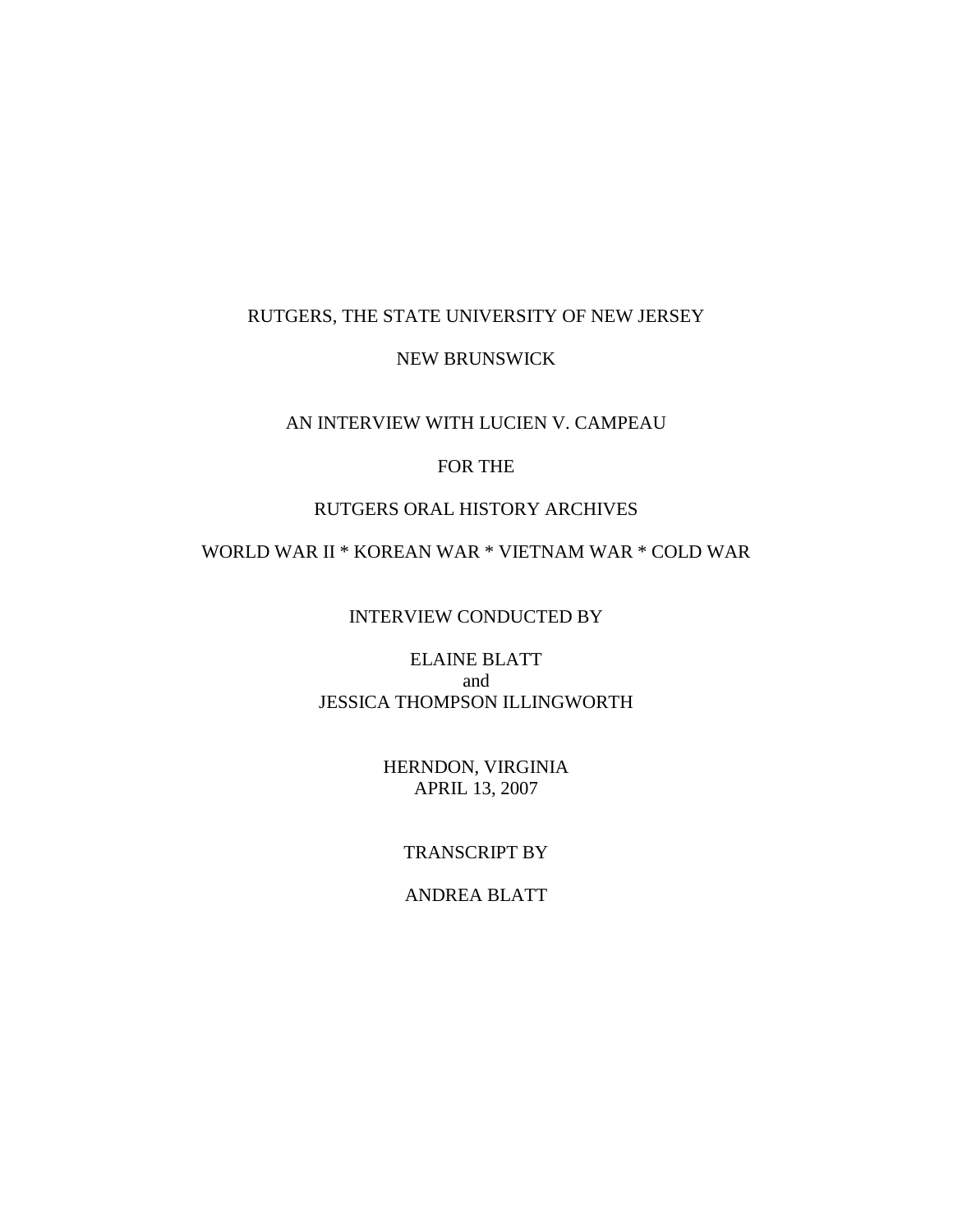Elaine Blatt: This begins a very short interview with Lucien V. Campeau about his experiences in WWII, we are in Washington, DC [Herndon VA], on the 14th of April, 2007.

Jessica Illingworth: I am Jessica Thomson Illingworth

EB: And I'm Elaine Blatt. Do you want to provide some back ground information about what you wrote?

Lucien Campeau: Yes. I want to begin by saying I was born in Conrad, Montana, in 1920, February 14th, which is Valentine's Day. I was my mother's valentine. She took one look at me and they had to take her straight to the hospital and they slapped her instead of me. [laughter] Those are all Henny Youngman one-liners. The last line we used to use was, "I was born just out of wedlock, that's a little town in Nevada." [laughter] But at any rate, that's where I grew up, went to many schools throughout Montana, and I enlisted in the United States Army Air Corps in August 7th of 1940.

EB: 1940.

LC: And at the age of twenty and the draft would have taken place in about two more months, I think. Hershey drew the first number in, according to my memory, October of '40. [Editor's Note: General Lewis Blaine Hershey was the director of the Selective Service System from 1941 to 1970. The first director, Dr. Clarence B. Dykstra served from October of 1940 to April of 1941.]

EB: Did you want to volunteer so you could go where you wanted to go and be in what branch you wanted to be in, instead of being drafted?

LC: Exactly. It was the deep dark Depression of the '30s in Butte, Montana, a mining town. The unemployment was extremely high and by the time I was eighteen I finally got a job in one of the mines, four thousand feet under. All drill and blast, every inch, and [I] was making five dollars and forty cents for every eight hours, four thousand feet down. I got raised to six and a quarter by 1940. It wasn't that that I was running away from [mining], but … I felt that we were on the verge of a bad, big war, and from the [news] leading up to that point, of course Hitler's antics into Europe. Anyway, all my buddies said, you know, they figured I should be fitted for one of those white jackets backwards because the draft, you see, was for one year, and then you're out. They tell me, "What, are you goofy?" I had to enlist, see, for three years, and so I told them I thought they may be in forever, and, strangely enough, it wasn't that I was such a forecaster of history, but that's how it looked. Anyway, I enlisted and, strangely enough, wound up in Missoula, and went to March Field, California, and wound up in a weather squadron, and everything you did there. You had to take tests, which I did, and then they trained you, and I wound up going through forecaster's school, meteorology school, and everything leading up to that, I got in-station type training.

EB: To figure out the weather to see if they could plan the battles around the weather?

LC: Everything they did was, if possible, planned … with weather in mind.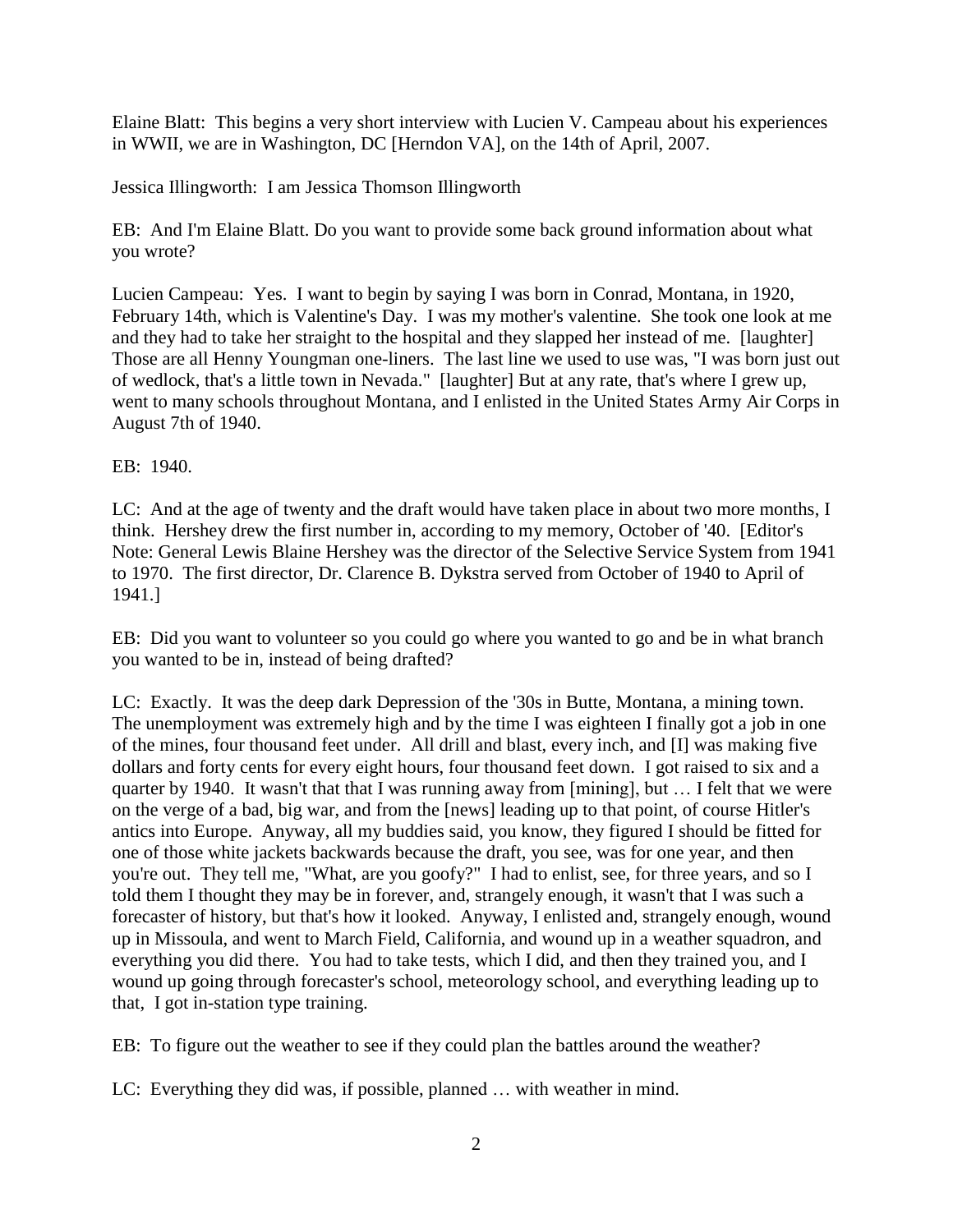## EB: Okay.

LC: There was some terrible mistakes made in World War II with the best of forecasting. But it is so different now. Now it's technically advanced so far that it is incredible. Our last weather squadron reunion last year was at Offutt Air Force base in Omaha, and you wouldn't believe the technical, like I asked a question, one of the booths they had for us on their displays. The fellow Stan Nicky said, "What's going on in Baghdad?" The guy said, "You want to know?" He said, "Yeah." He went over and pushed a button and on the screen came the instantaneous dust storm that was like a hundred feet high in dust that you could, like a wall.

## EB: Right.

LC: And that was at that moment, while we were [there], we had very little equipment.

EB: Right.

LC: At any rate, I got out with six months … speeded up [training], and it was accelerated to get as many people into everything they could, and so, [I] wound up through, I guess, it would have been about March of '41, through graduating from meteorology school. I had really performed a real political accomplishment when it was a very difficult place back there. [At] Chanute Field they treated, the local people treated the students that came in from all over [badly]. Anyway, I was about to "go over the hill" a couple of times and my first sergeant talked me out of it, and I still have the letter from the West Coast. I'm back in Chanute Field, Illinois, anyway, I said, "Okay. I'll tough it out." But I said, "I'll tell you what," I said, "when I get through with this I want to go to Portland, Oregon where they're building a new air base, the Columbia Air Base," and he said, "You got it." So, I thought, "Man, I really, really, swung one." Reason being, my wife, whom I call "Superskirt," you might have seen her, she's only eighty-four, she's a child bride. I'm eighty-seven. I ran around with her older brother, and all of a sudden, she grew up. We went together for six years, of course, five of those I was in the service, three of them overseas. The miracle was, she waited for me. She was getting her degree in nursing.

EB: You didn't get a "Dear John" letter.

LC: I can't believe it. Anyway, she got her degree in nursing [from Portland University] and she lived in the same town, Butte, Montana, [studied] in Portland University, and that's why I wanted to go, swung the deal to get to Portland. I was real proud of myself for that accomplishment, and then the next thing, I'm in Portland, and, like I said, I couldn't believe I was that smart, and within about three weeks I got orders to go overseas. [laughter]

EB: Well, it must have been a nice three weeks.

LC: Yeah, so anyways, we went to McClellan Field, Sacramento, formed a new squadron. They took people from all over the country, they didn't rob any one squadron. Formed a new squadron, [went] overseas, from San Francisco into Melbourne, twenty-four days in a zig-zag course on an eight boat convoy. We were on the [USS] *Matsonia*, forty-five hundred people, so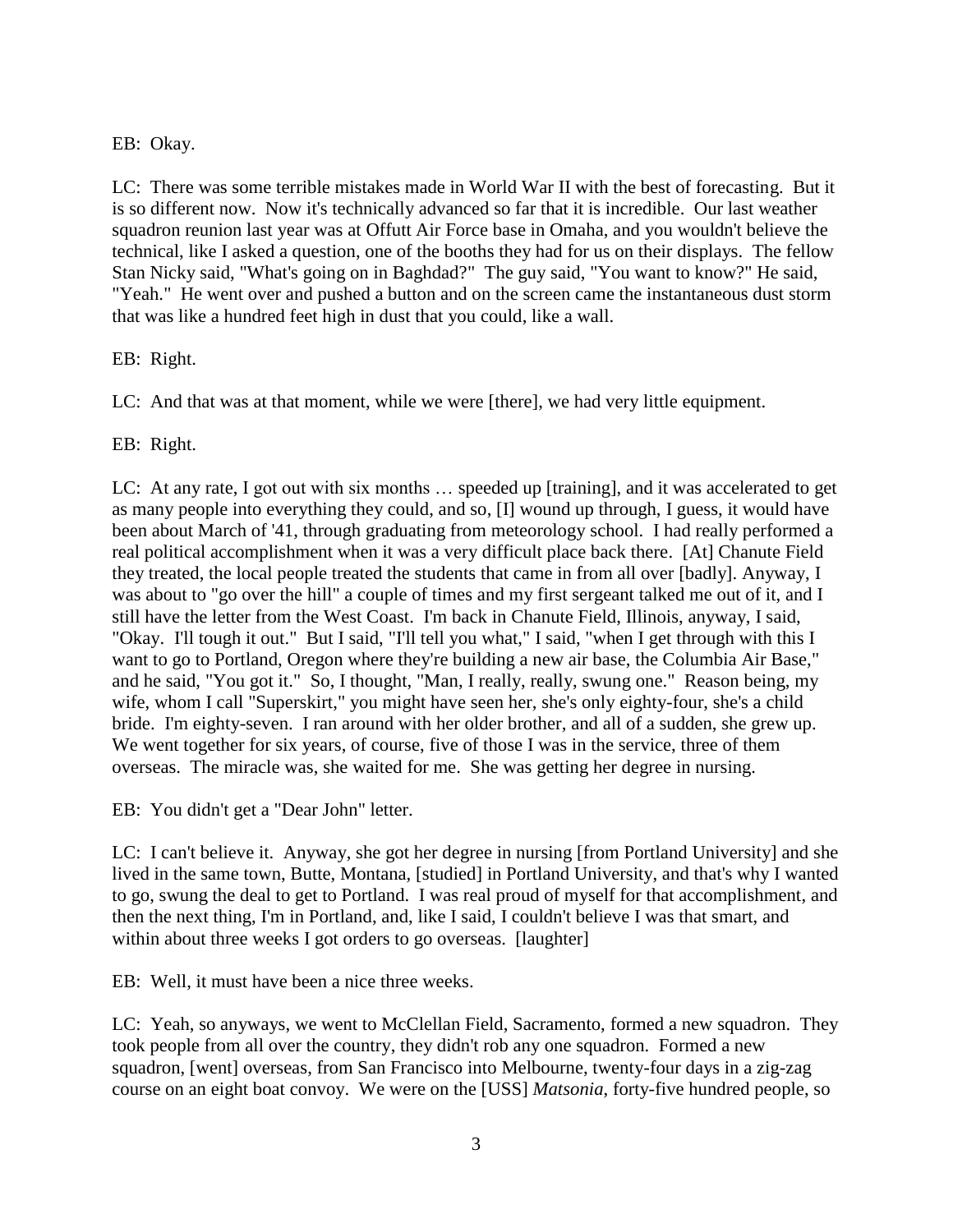the groceries were a little tight. … Anyway, [we] went to the University of Melbourne for a couple of weeks to indoctrinate us into the southern hemisphere weather. Got my first station with about eight guys. I was a tech sergeant by then, so, up in Cooktown, Australia, which is toward the Equator, northeast Queensland, Australia, on their east coast. And then I got some more good news, in November, I was transferred to Milan Bay, New Guinea.

# EB: Okay.

LC: … I had a bigger station up there with twenty-five people, and made a few promotions and [was] up there for a year. Got malaria, best I could count, I can't remember if it was twenty-five or twenty-six times, between there and Australia, after I come back, I meant total stuff. … I had some guys who were really sick. Mine was called Vivax, frequently recurrent and mild. I'd get up to a 104 plus for three nights in the dark hours, not too bad during the day, and then [after] maybe three days it'd subside. But anyway, after a year of that they gave me relief, took me down to Australia, and [I was] down there for about a year. … Didn't go back to malaria infested area if you had a positive smear, and that could be negative-positive.

# EB: And what year was that by then?

LC: By now, I'm in '43. Let's see, late '43, I'm guessing. Then the next thing, I was getting kind of, I didn't want to be painted, "Queens Street Commando, Brisbane Australia." Some people got down there, and swung some stuff, they stayed there for the duration. You know what I'm saying.

## EB: Right.

LC: … They couldn't tell me from one of them, and I kind of got a little restless and there were a lot of landings, tough landings coming on, up on the north side of New Guinea [and] I was going to catch one. … I thought that may not be too cool, ten thousand people coming in on a bunch of ships and we'd be in our business, in meteorology, we'd have been third wave. Well, even so, I had a life-size picture, "I got a better chance of getting shot by one of our guys then the Japanese."

## EB: Right.

LC: … So this is running through my brain, when I was presented with a proposition by a friend of mine, whom I knew when I was a private and he was a tech sergeant and he was now a major and my CO, Joe Kelly. He offered, or he sicced another guy onto me that had one officer to volunteer to take six commandos into the Philippines, which was about twelve or fifteen hundred miles behind the enemy lines; the Japs held it. I guess that's politically incorrect, but to me, they're Japs. [The officer backed out.]

EB: I know my grandfather used that.

LC: … Anyway, I'm not in love with Mitsubishi, Toyotas, or Nissans. In fact, in New Guinea we were bombed every clear night, on the hour, anti-personnel [bombs], single planes, just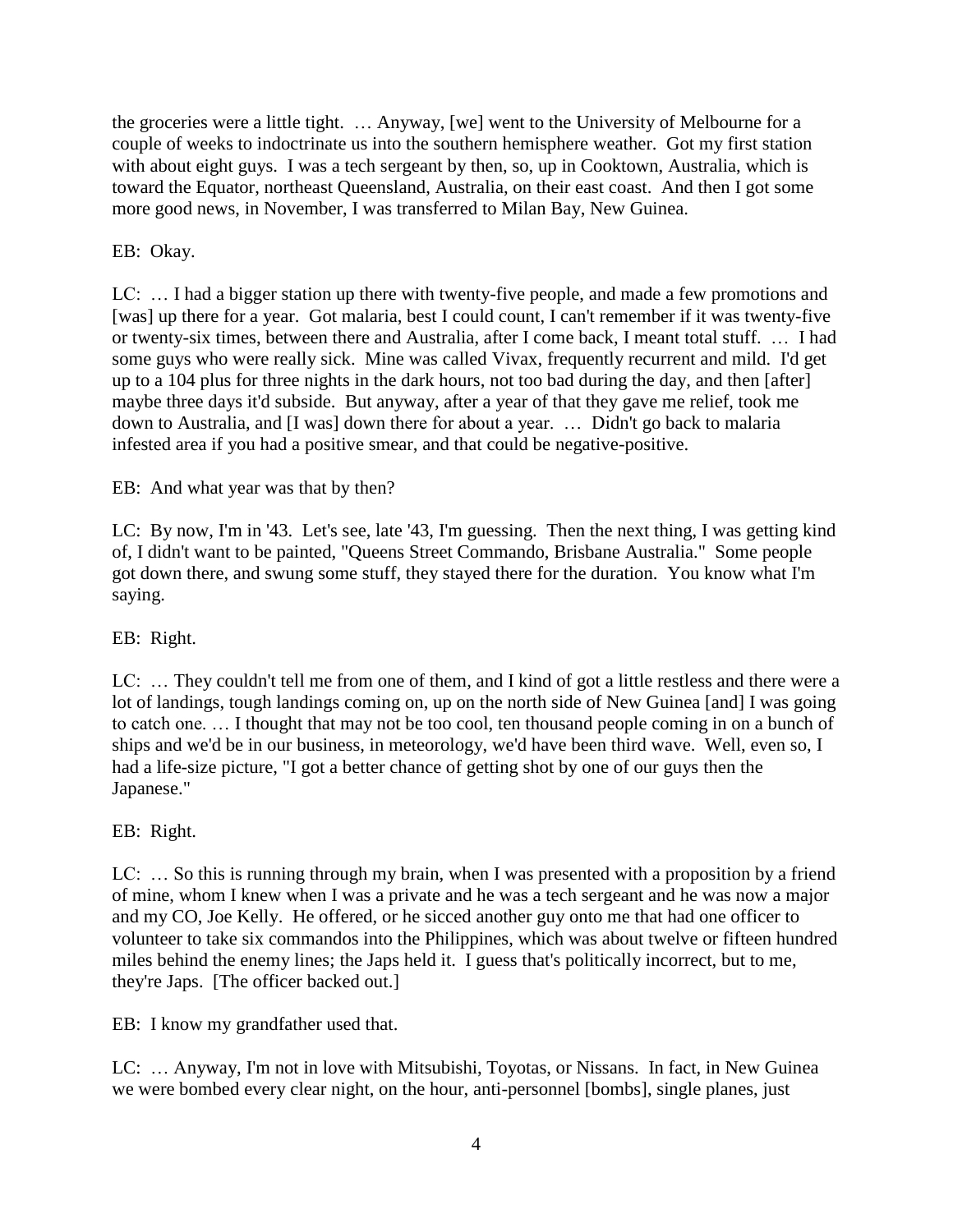sprinkle them, which is bad. They weren't going for targets, just keeping you up all night, by twin engine biddies, Mitsubishi bombers. Don't I see that cute little symbol on the car next to me in the next lane, I don't get a thrill out of it. But that is my generation of people, and my opinion is that is not racist, that is hard memories of a tortuous people in that war, that's what. Here's the heroes, Americans, these guys. I snuck in there, they gave me six commandos, we called them junior commandos. The original party went in on the [USS] *Narwhal,* flew us to Darwin, Australia, and this is a big submarine. I was a guest of the Navy, we were [on their] for fifteen days, sneaking in to the Philippines, and [we] left a couple of men off and so on, and my job was to try to organize a weather reporting network. I went in about a year before the Americans landed on our island of Mindanao, they by-passed us in … October I think of '44. They hit Leyte and moved north. I didn't leave until probably March [of 1945], when the 41st Division landed on Zamboanga City on Mindanao which is …

EB: Yes, Father Bob [Phillips], I spoke to [him]. Do you know him?

LC: No.

EB: He was on Mindanao.

LC: Was he the Chaplin for this outfit?

EB: Yes.

LC: I got to get together with him. Because there was about six, eight, ten New York society [of Jesus] Jesuits sprinkled in the Philippines. I mean, on Mindanao.

EB: He wasn't a Chaplain at the time.

LC: No, I understand.

EB: He was on Mindanao.

LC: I see.

EB: He went from the Philippines to Mindanao.

LC: Well, Mindanao is the Philippines.

EB: Oh, no, sorry, I meant the main island, in Manila.

LC: He was in Manila?

EB: Yeah. He was in that area and they moved him to Mindanao to the Del Monte plantation.

LC: Okay. Well, I was down on Mindanao near the Del Monte plantation, only I was on Zamboanga Province.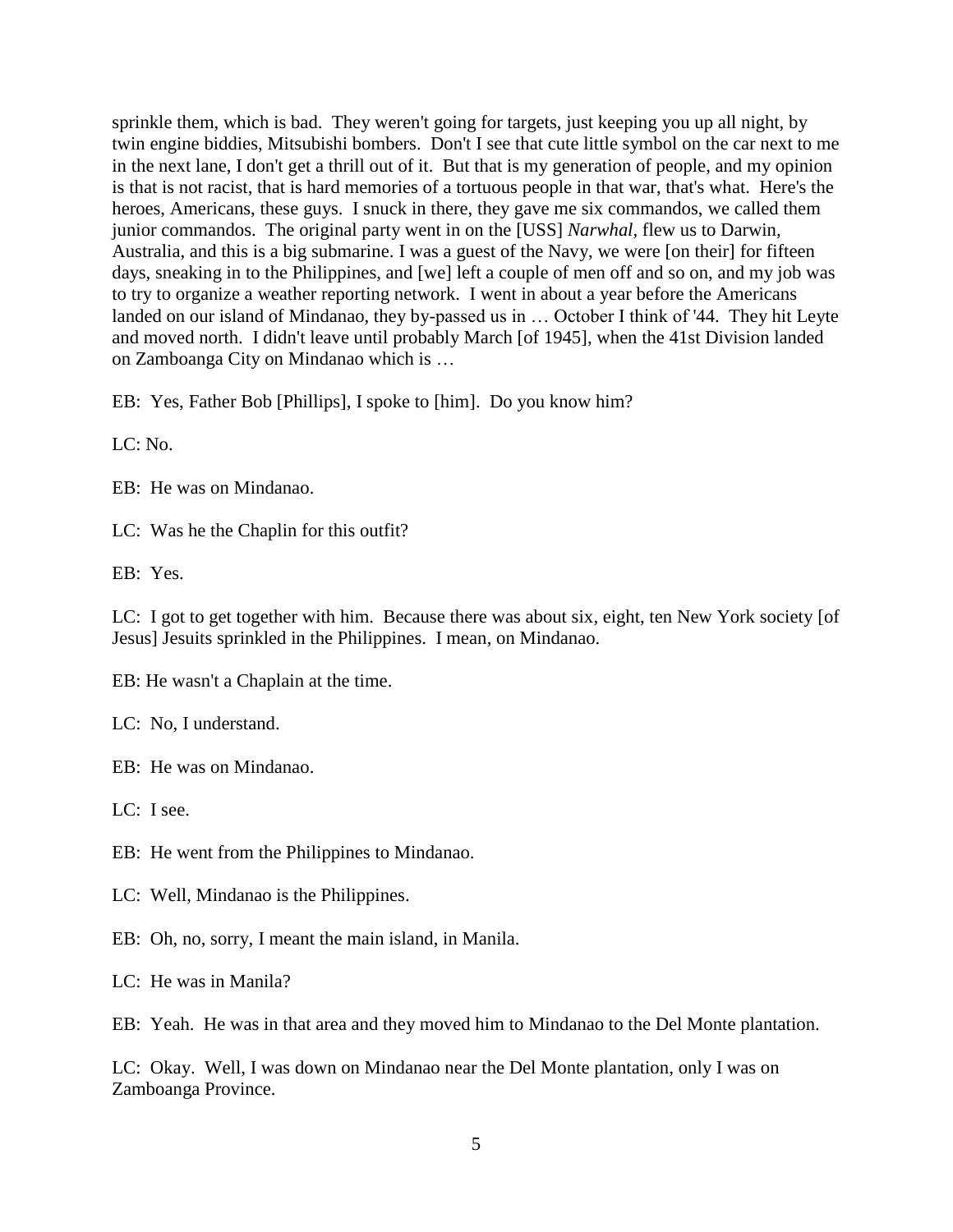EB: Okay.

LC: Up in the mountains, we had good radio [reception]. So the job was [to collect signals?]. They fed more people in other locations by other submarine trips, and this original six were set up like that, one, two, three, possibly four of our own. … Then, see, in place was about eighty five, to the best of my knowledge, or recollection, eighty-five spotter stations from the northern tip of Luzon through seven thousand islands, not everyone of course, but, you know, the major ones, all the way through the Straits, all the way to Borneo. In there we had about forty-one weather reporting stations within a year, reporting every half hour. I would collect de-code, reencode, send it to Allied intelligence, as it started out, in Brisbane, and VIXO were the call letters for Navy intelligence in Perth, Australia. They would disseminate to the Fleet, to anyone who was in need of it.

EB: That's a really important job.

LC: As all of ours was, to collect intelligence, and stay out of trouble. That suited me fine. They couldn't catch me, so that's how it went. Now the rest of that is, the rest of that story, I will drop off, which is in some detail [Editors note: Mr. Campeau's booklet is called "My Air Force Weather Mission From April 1944 Through April 1945 with the American Guerillas of Mindano."] … I came back in '45, in June.

EB: Did you marry?

LC: We got married in June [1945], we'll be married sixty-two years June 30th.

JI: Oh, wow.

EB: That's amazing.

LC: But quite true.

EB: Did she know that you were alive through the whole war? Did you write letters?

LC: They did, in the sense that a major, that sent me into this in intelligence, you know, on the American side, advised my family. Nothing about where I was, or what I was doing, but that I was going to be *incognito*.

EB: So that you were all right and that you were alive.

LC: Yeah, and then, as I say, three years later I got home, and, as I said, one of the saddest days was leaving Pier Fifteen, San Francisco, and watching the Golden Gate Bridge get smaller. Coming back watching it get bigger, quite a thrill, so that is a little bit of a background.

EB: I'm glad that you could talk to us, it gives a voice to your booklet, "My Air Force Weather Mission From April 1944 Through April 1945 with the American Guerillas of Mindano"…